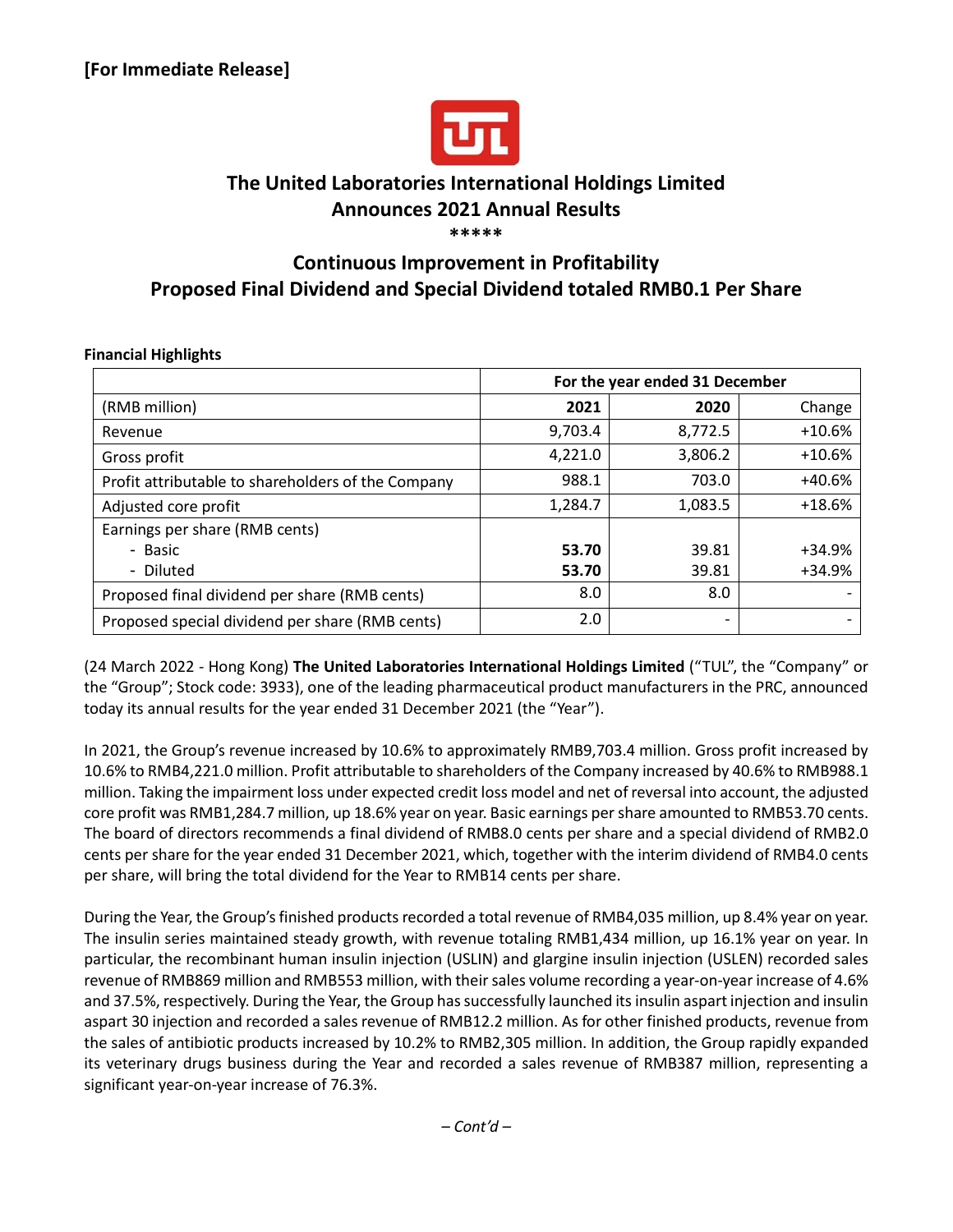#### *The United Laboratories International Holdings Limited Announces 2021 Annual Results 24 March 2022 / Page 2 of 3*

The bidding for the Sixth Batch of National Centralized Procurement of Pharmaceuticals (specializing in Insulin) was kick-started during the Year, and all six groups of insulin products of the Group won the bid, including human insulin and insulin analogues in mealtime, basal and premixed groups. The Group will take this opportunity to expand the sales of insulin products vigorously, increase its market share and enhance its brand influence, aiming to benefit the vast number of diabetic patients and accelerate the process of replacing imported drugs with domestic drugs in the field of diabetes.

In intermediate products and bulk medicine, the Group recorded an external sales revenue of RMB1,700 million and RMB3,969 million, representing a year-on-year increase of 18.9% and 9.6% respectively. The average selling price of 6-APA continued to increase, and the external sales of bulk medicine such as amoxicillin witnessed a steady growth. The Group's export sales recorded a revenue of RMB2,096 million. The Group not only continued to hold a leading position in the domestic and export markets of intermediate products and bulk medicine, but also actively contributed to maintaining the stability of the international API supply chain during COVID-19.

The Group continued to devote itself to the research and development ("R&D") of drugs and pressed ahead with its product pipeline, with 23 new products under development, including 9 Class 1 new drugs. The Group focuses on the development of diabetes drugs, with projects covering insulin analogues such as insulin degludec injection, insulin degludec-insulin aspart mixed injection, and GLP-1 receptor agonists such as liraglutide injection and Semaglutide injection. In particular, insulin aspart 50 injection has been approved to conduct clinical trial in May 2021, and the notice of acceptance of clinical trial application for Semaglutide Injection has been issued in June 2021. Meanwhile, the Group also laid out an array of innovative drug products in the fields of internal secretion, autoimmune disease and ophthalmology.

During the Year, the Group achieved solid progress in the Quality and Efficacy Consistency Evaluation of Generic Drugs ("Consistency Evaluation"). In January 2021, the Group obtained the Drug Registration Certificate for its oral hypoglycemic drug Glipizide Tablets (specification: 5mg) and Tenofovir Dipivoxil Fumarate Tablets (specification: 300mg) for the treatment of chronic hepatitis B and HIV-1 infection in adults, which are both regarded as passing the Consistency Evaluation. The Amoxicillin Capsule (specification: 0.25g) produced by The United Laboratories Co., Ltd. (Hong Kong) passed the Consistency Evaluation in April 2021. The Memantine Hydrochloride Tablets (specification: 10mg), a drug to treat Alzheimer's disease also passed the Consistency Evaluation in May 2021. As of 31 December 2021, the Group had a total of six products that have passed the Consistency Evaluation, further enhancing its market competitiveness.

As part of the efforts to boost the R&D of biological drugs and realize a leapfrog growth, the Group established Zhuhai United Bio-Pharmaceutical Co., Ltd. (珠海聯邦生物醫藥有限公司) and The United Biotechnology (Hengqin) Co., Ltd. (聯邦生物科技(珠海橫琴)有限公司) during the Year. Backed by its existing technology platform and research team, the Group will increase its investment in biological fields and bring in more high-end R&D talents to further develop and expand the businesses of diabetes drugs, monoclonal antibody drugs, chronic disease management, and cooperate with research institutes in the Greater Bay Area. The Group will also forge ahead with drug molecular screening, process R&D, clinical trials, drug registration, product launch, commissioned production and other related businesses.

The Group stepped up its efforts to reduce finance costs by adjusting the ratio of onshore and offshore borrowings and continuously optimized its financial structure to improve its liquidity. During the Year, the Group's finance costs was RMB60.2 million, representing a significant year-on-year decrease of 66.8%. As at 31 December 2021, the Group's net cash and bank balances (after deducting borrowings and bills payables) amounted to RMB212.6 million, maintaining a solid financial position.